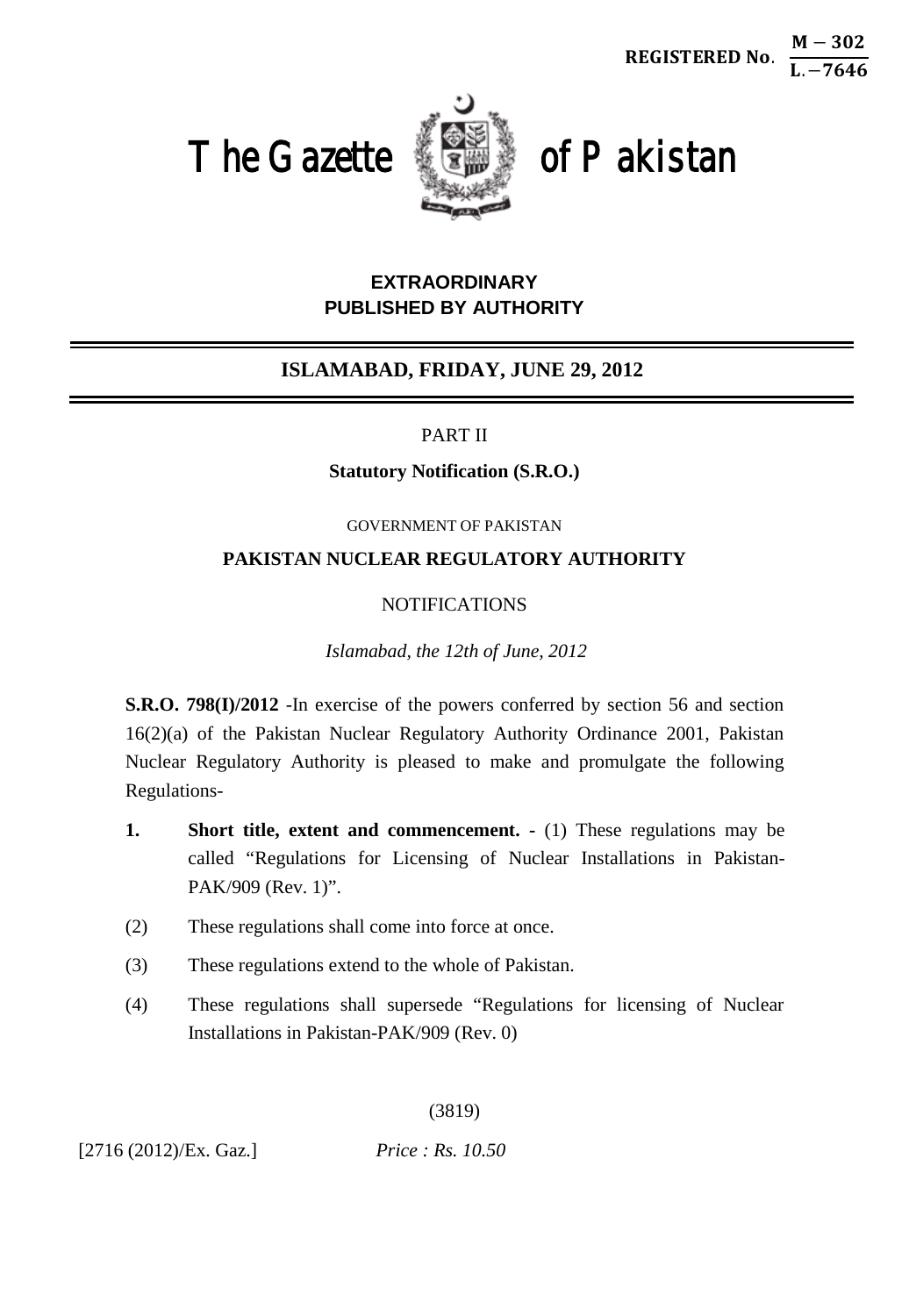- **2. Definitions. -**In these regulations, unless there is anything repugnant in the subject or context,
	- (a) "Applicant" means a legal person who applies to the Authority for obtaining an authorization or a license to undertake specified activities.
	- (b) "Commissioning" means the process during which components and systems of a nuclear installation, having been constructed, are made operational and verified to be in accordance with design and to have met the performance criteria.
	- (c) "Construction" means the process of manufacturing and assembling the components of a nuclear installation, the carrying out of civil works, the facility of the components and equipment and the performance of associated tests.
	- (d) "Construction license" means the authorization issued by the Authority which allows the licensee to pour concrete in any nuclear safety related structure and/or to start manufacturing of any component or equipment of systems important to nuclear safety.
	- (e) "Closure" means Administrative and technical actions directed at a repository at the end of its operating lifetime e.g. covering of the disposed waste (for a near surface repository) or backfilling and/or sealing (for a geological repository and the passages leading to it) and the termination and completion of activities in any associated structures.
	- (f) "Decommissioning" means administrative and technical actions taken to allow the removal of some or all of the regulatory controls from an installation (except for a repository or for certain nuclear installation(s) used for the disposal of residues from mining and processing of radioactive materials, which are closed and not decommissioned).
	- (g) "Design" means the process and the result of developing a concept, detailed plans, supporting calculations and specifications for a nuclear installation(s) and its parts.
	- (h) "Incident" means any unintended event, including operating error, equipment failures or other mishaps, the consequences or potential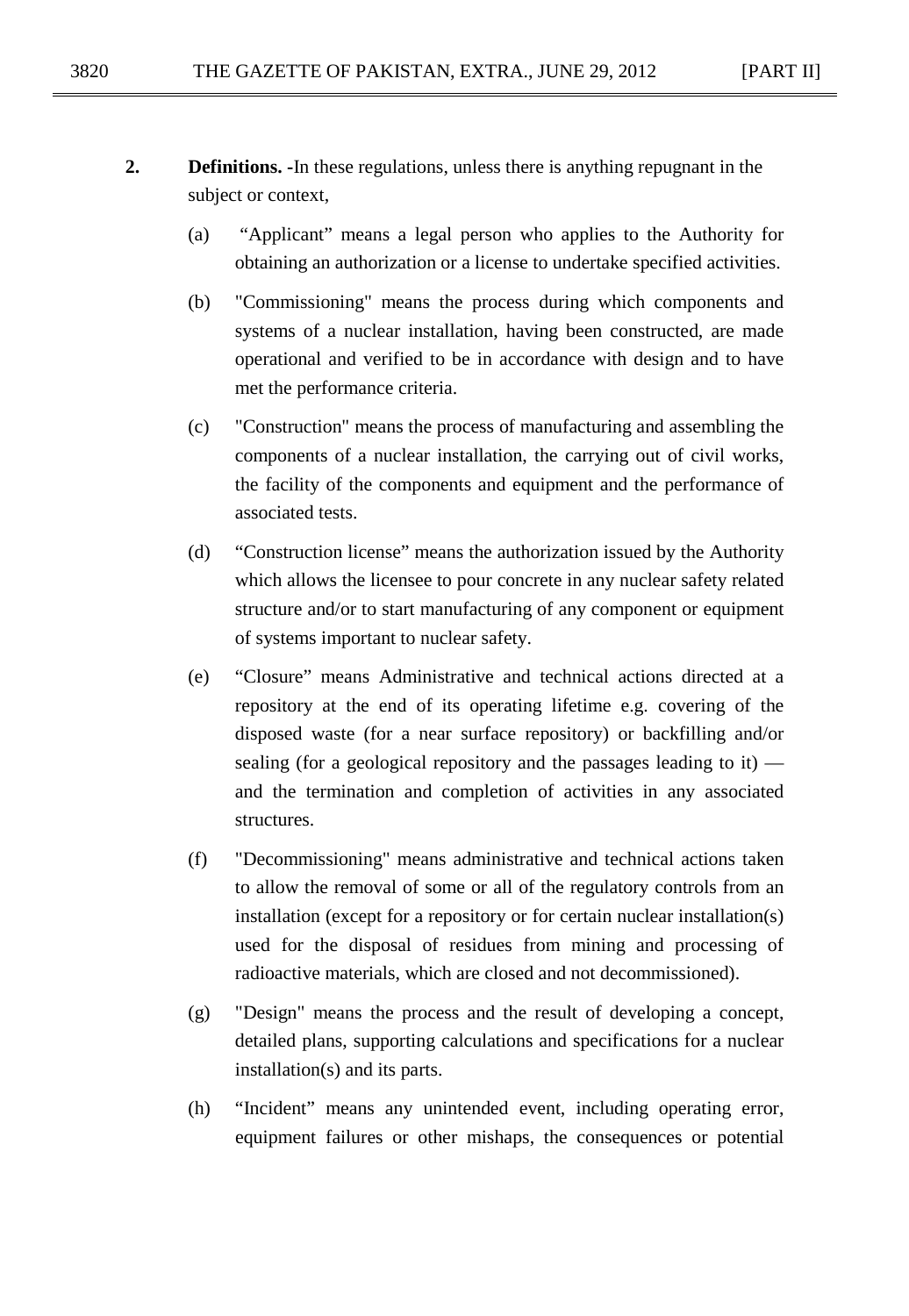consequences of which are not negligible from the point of view of protection and safety. .

- (i) "Inspection" means an examination, observation, measurement or test undertaken to assess structures, systems, components and materials, as well as operational activities, technical and organizational processes, procedures and personnel competence.
- (j) "Inspector" means an officer designated by a general or specific order of the Authority to perform such functions as prescribed by section 29 of the Ordinance.
- (k) "Licensee" means the holder of current license.
- (l) "Limit" means the value of quantity used in certain specified activities or circumstances that must not be exceeded and is acceptable to or/and notified by the Authority.
- (m) "Nuclear installation" means:
	- i) any nuclear reactor used as a source of power or for any other purpose;
	- ii) any factory using nuclear fuel for the production of nuclear material, or any factory for the processing of nuclear material including any factory for the reprocessing of irradiated nuclear fuel;
	- iii) any facility where nuclear material or spent fuel is stored other than storage incidental to the carriage of such material; or
	- iv) any radioactive waste management facility.
- (n) "Nuclear fuel cycle" means all the operations associated with the production of nuclear energy, including:
	- i) Mining and processing of uranium or thorium ores;
	- ii) Enrichment of uranium;
	- iii) Manufacture of nuclear fuel;
	- iv) Operation of nuclear reactors (including research reactors);
	- v) Reprocessing of spent fuel;
	- vi) All waste management activities (including decommissioning) relating to operations associated with the production of nuclear energy;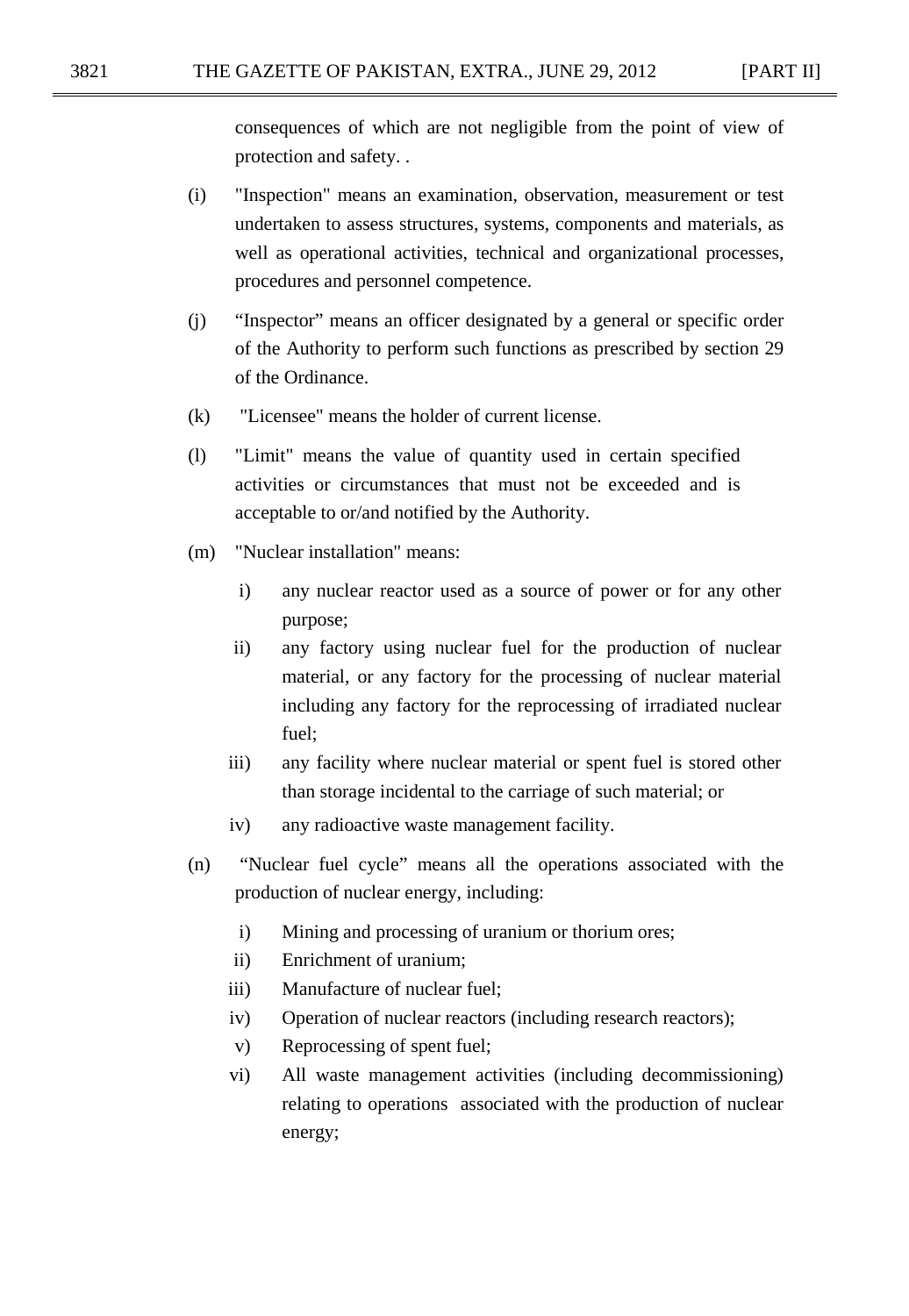- vii) Any related research and development activities.
- (o) "Nuclear safety (safety)" means the achievement of proper operating conditions, prevention of accidents or mitigation of accident consequences, resulting in protection of workers, the public and the environment from undue radiation hazards.
- (p) "Operating license" means the license issued by the Authority for the operation of a nuclear installation.
- (q) "Operation" means all activities performed to achieve the purpose for which a nuclear installation is constructed. These include maintenance, refueling, in-service inspection and other associated activities.
- (r) "Ordinance" means Pakistan Nuclear Regulatory Authority Ordinance No. III of 2001.
- (s) "Periodic Safety Review (PSR)" means a systematic reassessment of the safety of an operational installation carried out at regular intervals to deal with the cumulative effects of ageing, modifications, operating experience, technical developments, and siting aspects, and aimed at ensuring a high level of safety throughout the operating lifetime of the installation.
- (t) "Probabilistic Safety Assessment (PSA)" means a comprehensive, structured approach to identifying failure scenarios, constituting a conceptual and mathematical tool for deriving numerical estimates of risk.
- (u) "PSA level-1" means the full scope assessment of plant failure leading to the determination of core damage frequency. This shall include an assessment of internal initiating events in full power operating conditions, low power and shutdown modes, internal and external hazards such as fire, flood and earthquakes etc.
- (v) "Quality assurance" means all those planned and systematic actions necessary to provide adequate confidence that an item, process or service will satisfy the given requirements for quality, for example, those specified in the license.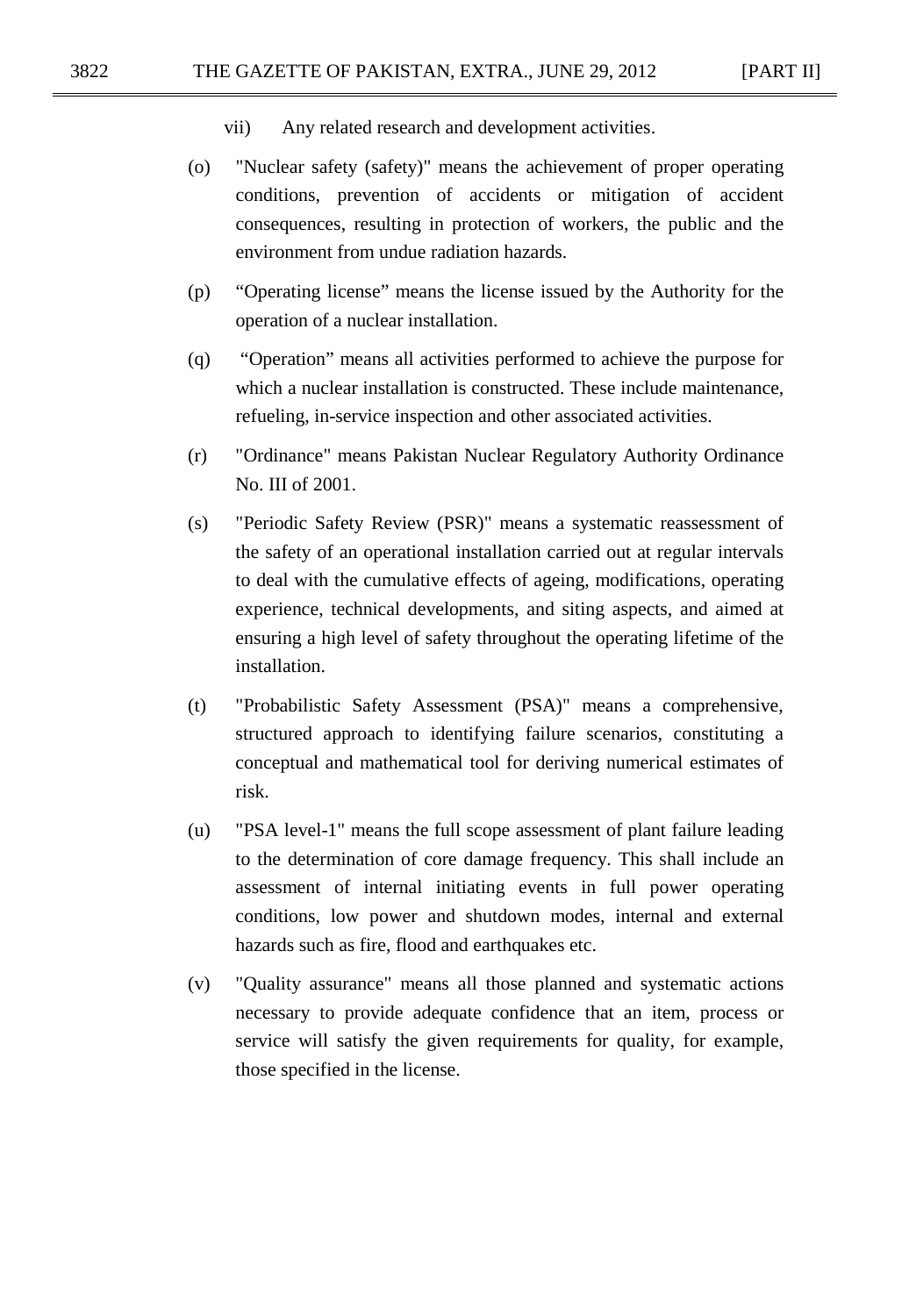- (w) "Radioactive waste" means waste that contains, or is contaminated with, radio nuclides at concentrations or activities greater than clearance levels as established by the Authority.
- (x) "Site" means the geographical area containing the nuclear installation(s), and within which the management of the installation(s) may directly initiate emergency actions**.**
- (y) "Siting" means the process of selecting a suitable Site for a nuclear installation(s), including appropriate assessment and definition of the related design bases.
- (z) "Site personnel" mean all persons working in the site area of the authorized installation(s), either permanently or temporarily.
- (aa) "Site registration" means the authorization issued by the Authority to an applicant to allow preparation of site for the construction of a nuclear installation.
- (bb) "Testing" means the determination or verification of the capability of an item to meet specified requirements by subjecting the item to a set of physical, chemical, environmental or operational conditions.

**3. Scope.**- (1) These regulations shall apply to the licensing of nuclear installations including nuclear power plants, research reactors, spent fuel storage facilities, waste management facilities etc.

**4. Interpretation. -** (1) The decision of Chairman regarding the interpretation of any word or phrase of these regulations or applicability of these regulations shall be final and binding upon the applicant and licensee.

**5. General.** - (1) The licensee shall be directly responsible for the safety of its nuclear installation(s). To this end, the licensee shall:

- (a) comply with national laws and technical standards to ensure the safety of the nuclear installation(s);
- (b) be subject to regulatory supervision of the Authority and to report promptly the actual safety condition in case of nuclear incidents;
- (c) seek permission of the Authority for transporting nuclear/radioactive material to/from a nuclear installation.

(2) A separate licence shall be required for establishment of independent spent fuel storage or a pre-disposal radioactive waste management installation in case the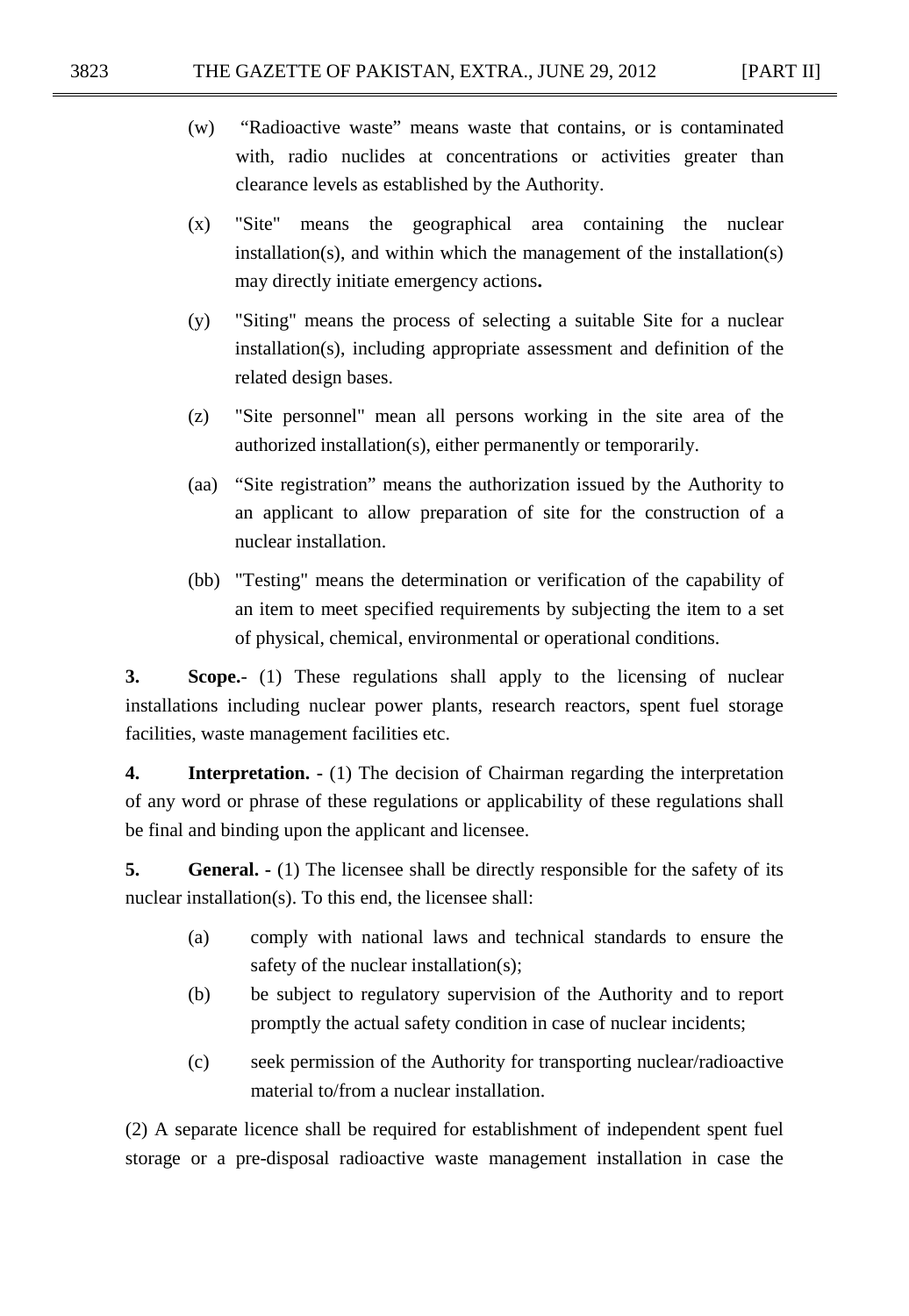installation is not covered under license of any operating nuclear power plants or a research reactor.

(3) No licensee shall transfer or assign a license to any other person without the prior approval of the Authority.

(4) The applicant/licensee shall submit fifteen copies of each document and/or report, at least eight (08) of which shall be hard copies, duly signed by the applicant or his authorized agent to the Authority. The submission requirements are specified in different sections and Appendices of these Regulations. The Appendices related to different nuclear installations are described below:-

- (a) Appendix-I for licensing of nuclear power plants & research reactors.
- (b) Appendix-II for licensing of other nuclear fuel cycle facilities

(5) The Authority may also require the applicant/licensee to submit any other relevant document/information at any stage during the licensing process.

(6) The application for acquiring an authorization/license shall be accompanied by such fee as prescribed by the "Regulations on Licensing Fee by Pakistan Nuclear Regulatory Authority - (PAK/900).

**6. Interface**. - (1) Except where otherwise specified, all communications and reports concerning these regulations shall be addressed to Chairman or an officer duly authorized on his behalf.

(2) The applicant/licensee shall keep the Authority informed of the schedule and progress of its activities during all phases of nuclear installation(s) such as siting, design, construction, commissioning, operation, and decommissioning/closure.

**7. Issuance of Authorization or a Licence.** – (1) On the basis of the safety reviews performed by the Authority and all other information that the Authority may have, the decision will be made regarding issuance of the authorization/Licence or otherwise. The Authority may attach such terms and conditions to the authorization/Licence as deemed necessary.

(2) The authorization/licence issued by the Authority shall remain valid for the duration specified in the license subject to:

(a) compliance with the requirements of sections 10 and 11 of these regulations, terms and conditions of the license or authorization, and any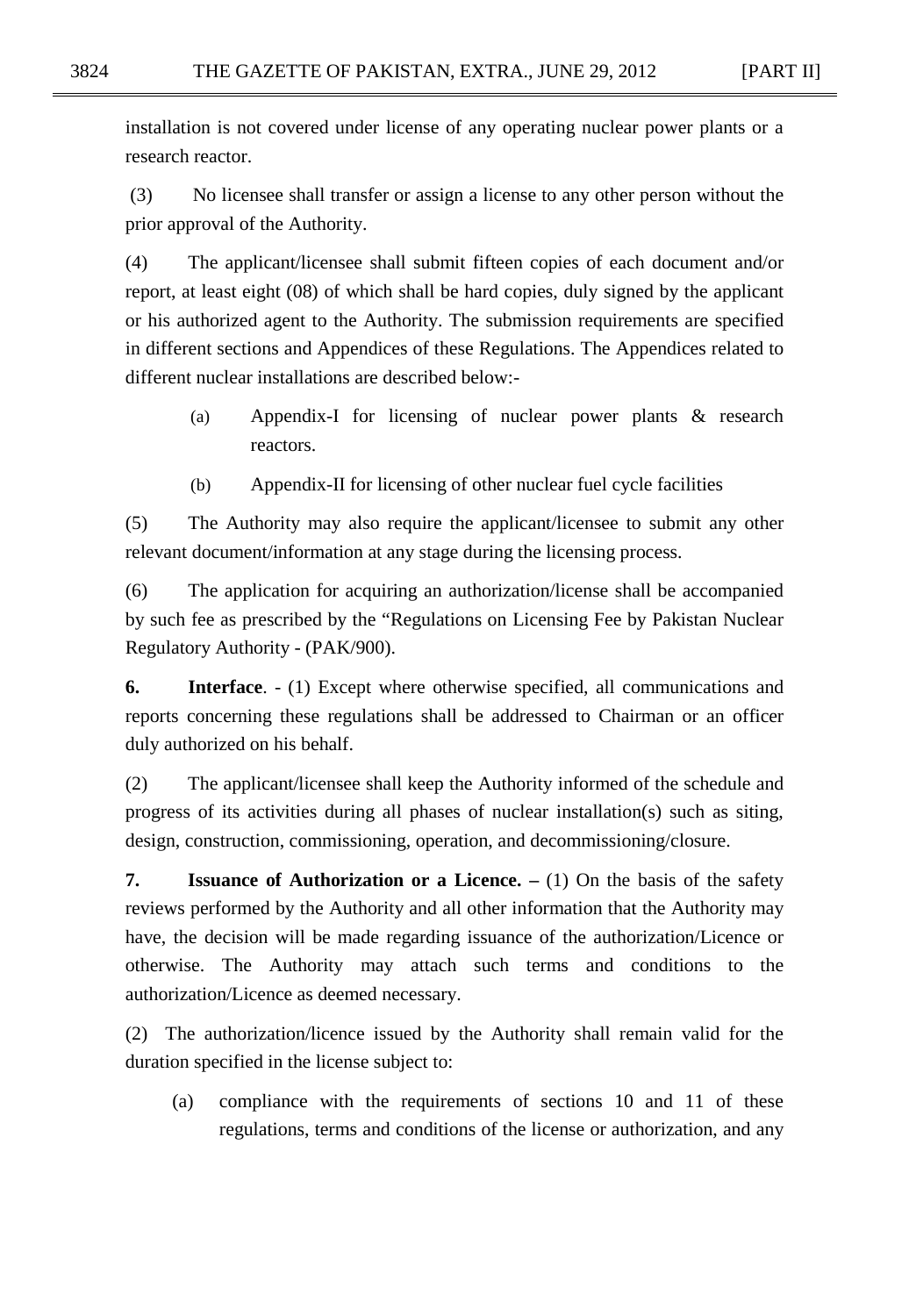other requirements as may be formally notified by the Authority from time to time; and

(b) payment of such annual renewal fee as may be prescribed by the PNRA regulations.

**8. Authorization and Licensing Process. -** (1) The applicant shall notify in writing to the Chairman of his intention to establish and operate the nuclear installation.

(2) The authorization/licensing process shall consist of the following stages, detailed in sub-sections  $8(3)$  to  $8(11)$ :

- (a) Site Registration
- (b) Construction License
- (c) Permission for Commissioning
- (d) Permission to Introduce Nuclear Material into the Installation
- (e) Operating License
- (f) Revalidation of Operating License
- (g) Licensing Beyond Design Life
- (h) License for Decommissioning of a Nuclear Installation or Closure of a Waste Repository
- (i) Removal from Regulatory Control
- (3) Site Registration:
	- (a) The applicant shall submit an application to the Authority for the registration of site for nuclear installation alongwith the following documents:
		- i) Site Evaluation Report (SER)
		- ii) No Objection Certificates (NOC) from relevant departments of the federal, provincial and/or local governments
		- iii) Quality Assurance Program applied during site evaluation for reference and record.
	- (b) On approval of SER, the site will be registered which will allow preparation of the site for construction of nuclear installation.
- (4) Construction License**:**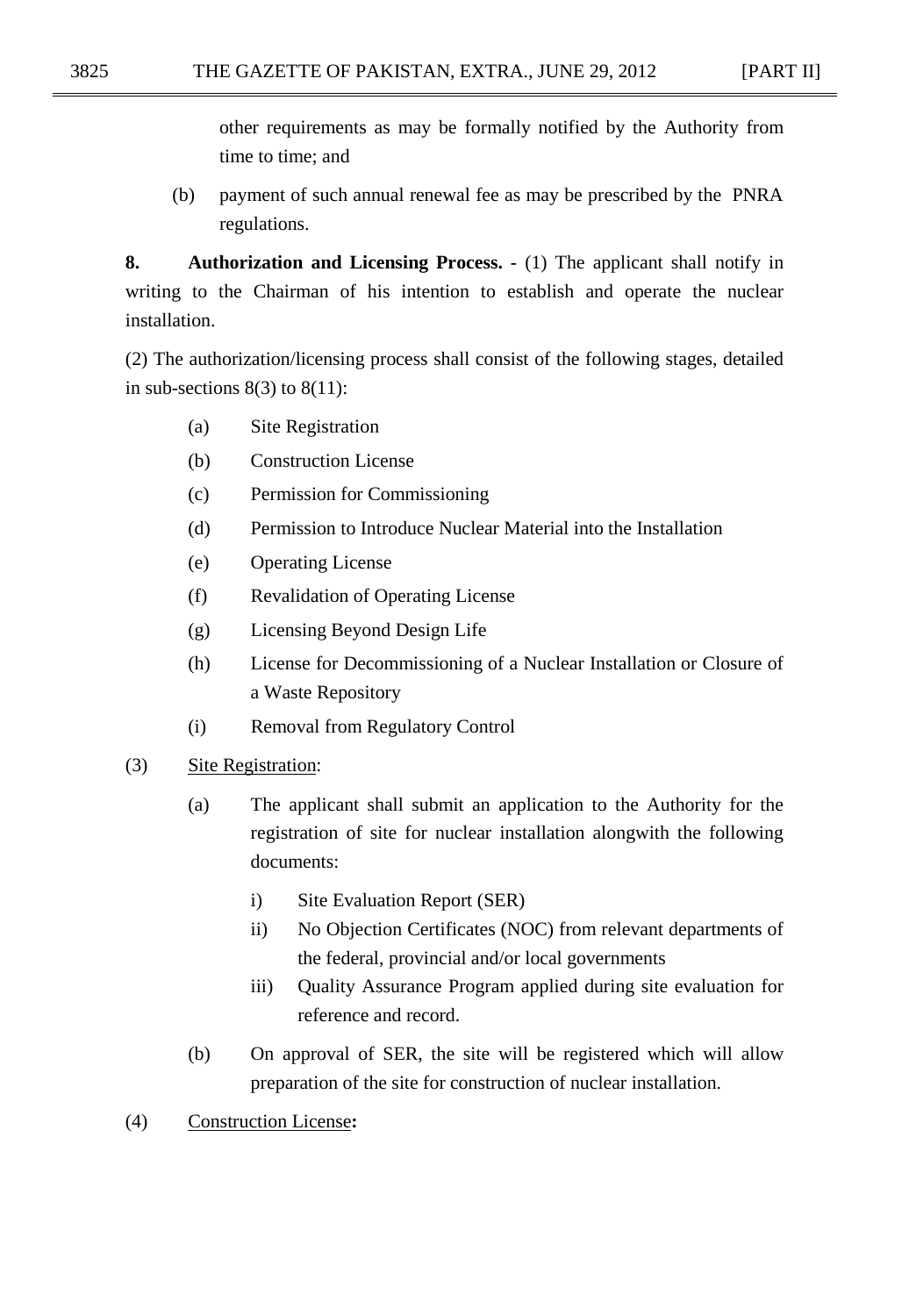- (a) After registration of the site, the applicant shall establish design and safety criteria in accordance with the nuclear safety standards specified in clause 10 of these regulations and submit the same for approval of the Authority.
- (b) After completion of the preliminary design, the licensee shall submit the documents indicated in the relevant Appendix to the Authority for issuance of construction license.
- (c) On approval of these documents the construction license may be issued by the Authority. The applicant shall not begin the construction of nuclear installation on the site until a construction license has been issued. The pouring of the concrete in the foundation shall be deemed to be the beginning of construction.
- (d) The construction license shall normally be valid for a period of 10 years or as specified in the license.
- (e) After the expiry of construction license, the construction activities may only continue/commence after revalidation of the construction license. The licensee shall submit a request to the Authority for revalidation of the construction license alongwith the following documents:
	- i) Updates of all the documents and reports submitted for the grant of construction license
	- ii) Reasons for the delay alongwith justification for continuing/ commencing the construction
	- iii) An evaluation of the impact in design as a result of changes such as changes in the design, nuclear safety standards, industrial standards, experience feedback.
- (f) In case the licensee is unable to start construction of the nuclear installation within a period of five (05) years after the issuance of construction license, the same shall be deemed to have been cancelled. In such a case, the applicant shall have to re-submit the case for issuance of construction license.

### (5) Permission for Commissioning**:**

a) At least six months before the proposed starting date of commissioning of the installation, the licensee shall submit a request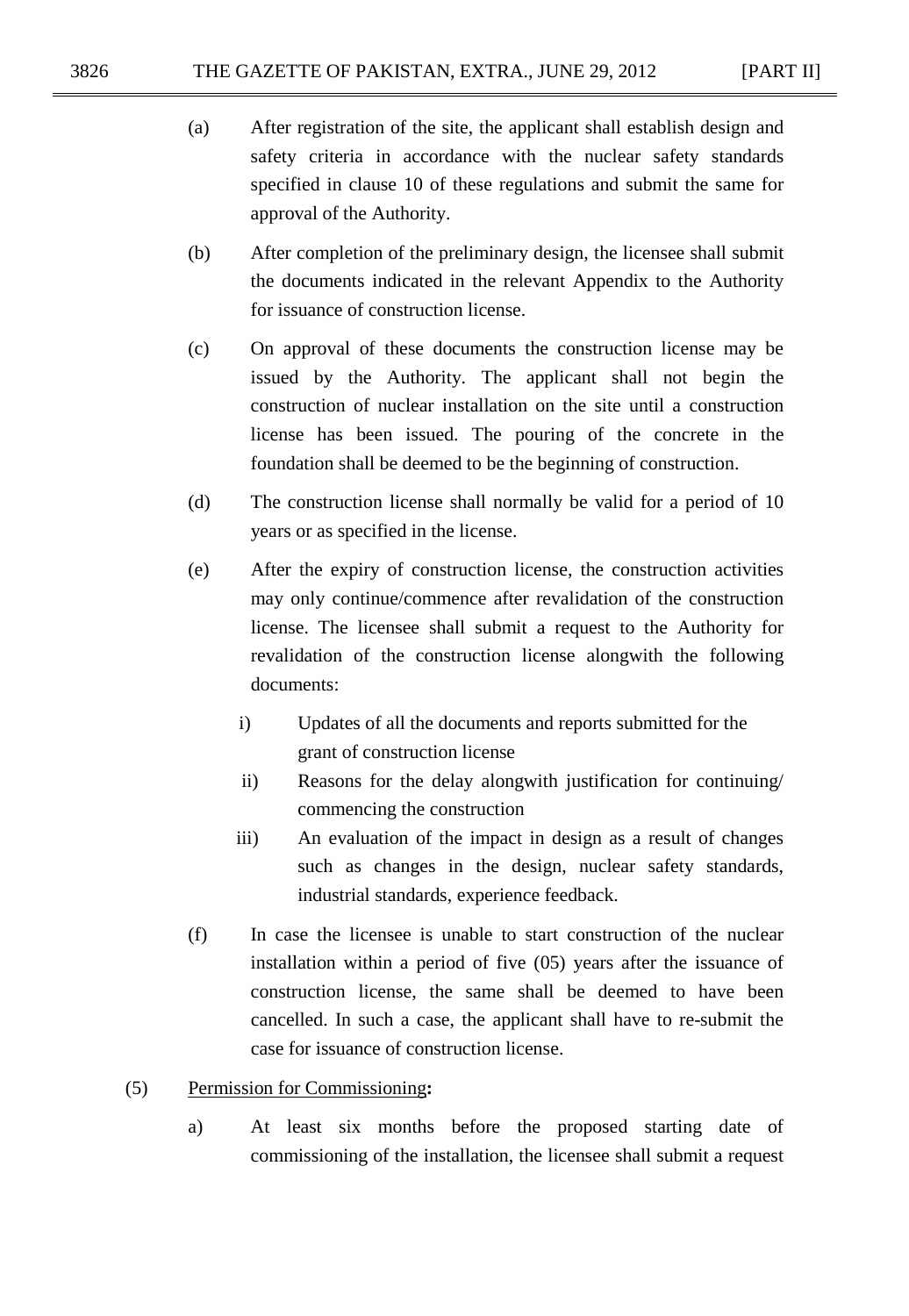for permission of commissioning alongwith the commissioning program and quality assurance program for the commissioning phase.

- b) Upon approval of the commissioning program, the Authority may allow commissioning without introducing nuclear material into the system of the installation.
- (6) Permission to Introduce Nuclear Material into the Installation**:**
	- (a) After completion of the detailed design and the safety analysis, the licensee shall apply for permission to introduce nuclear material into the system of the installation, where applicable, alongwith the documents listed in the relevant Appendix within the specified time frame.
	- (b) On approval of these documents and demonstration of the implementation of Emergency Preparedness Plans and Physical Protection Program in drills/exercises, permission to introduce nuclear material into the systems of nuclear installation may be granted by the Authority to complete nuclear commissioning and perform subsequent operation until the issuance of Operating License subject to the availability of the required number of licensed/authorized operating personnel.
- (7) Operating License**:**
	- (a) Within six months after completion of the commissioning, the licensee shall apply for the Operating License and shall submit the documents given in relevant Appendix.
	- (b) On acceptance of reports, results and documents mentioned in the relevant Appendix, the Operating License may be granted by the Authority subject to the availability of required number of licensed operating personnel.
	- (c) The Operating License shall normally be valid for a period up to a maximum of ten (10) years.
- (8) Revalidation of Operating License**:**
	- (a) During the design life of the nuclear installation and at least one year before the expiry of Operating License, the licensee shall apply for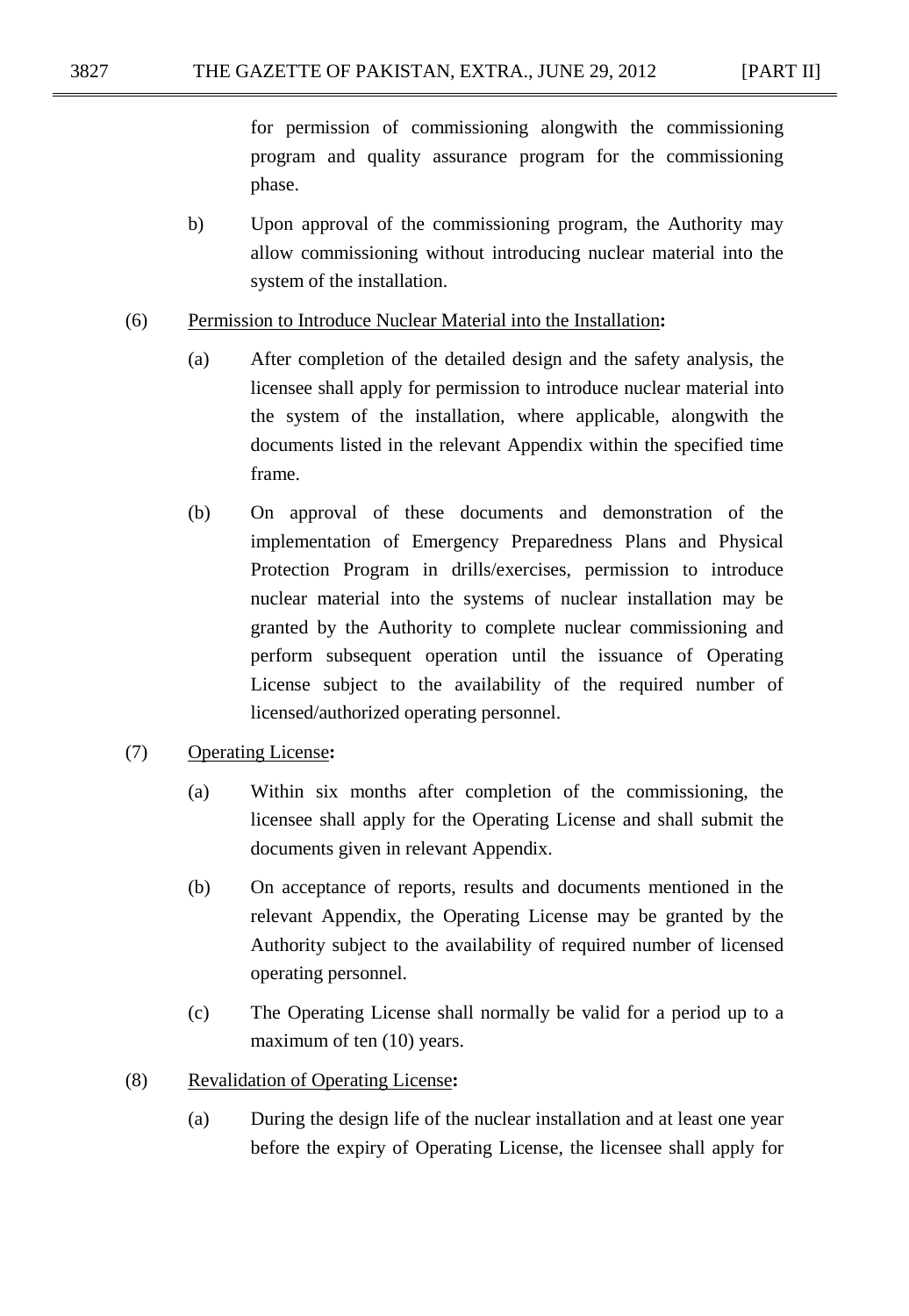revalidation of the license alongwith the documents mentioned in relevant Appendix of these Regulations.

(b) On approval of these documents, the Operating License may be revalidated by the Authority for another period up to a maximum of ten (10) years.

#### (9) Licensing Beyond Design Life**:**

- (a) In case the licensee intends to operate the nuclear installation beyond its design life he shall apply at least three (03) years before the end of design life alongwith the documents listed in the relevant Appendix of these regulations
- (b) On approval of these documents the Authority may grant license to operate the nuclear installation beyond its design life for the duration requested in the application or as determined by the Authority.

#### (10) License for Decommissioning/Closure of the Installation**:**

- (a) In case the licensee intends to permanently shutdown/close the installation, he shall apply for decommissioning/closure at least three years before terminating the operation of the nuclear installation. The application shall accompany the documents mentioned in relevant Appendix.
- (b) Upon approval of these documents, the Authority may terminate the Operating License and issue license for decommissioning/closure of the installation.
- (11) Removal from Regulatory Control:
	- (a) After the completion of all decommissioning activities to the satisfaction of the Authority and restoring the site to condition such that the site can be used for any other purposes, the licensee may apply for removal of the installation from regulatory control. The application shall accompany a "Decommissioning Completion Report" and "Final Radiological Survey Report".
	- (b) Upon approval of these documents by the Authority and satisfaction that no potential for radiation hazard exists for using the site for any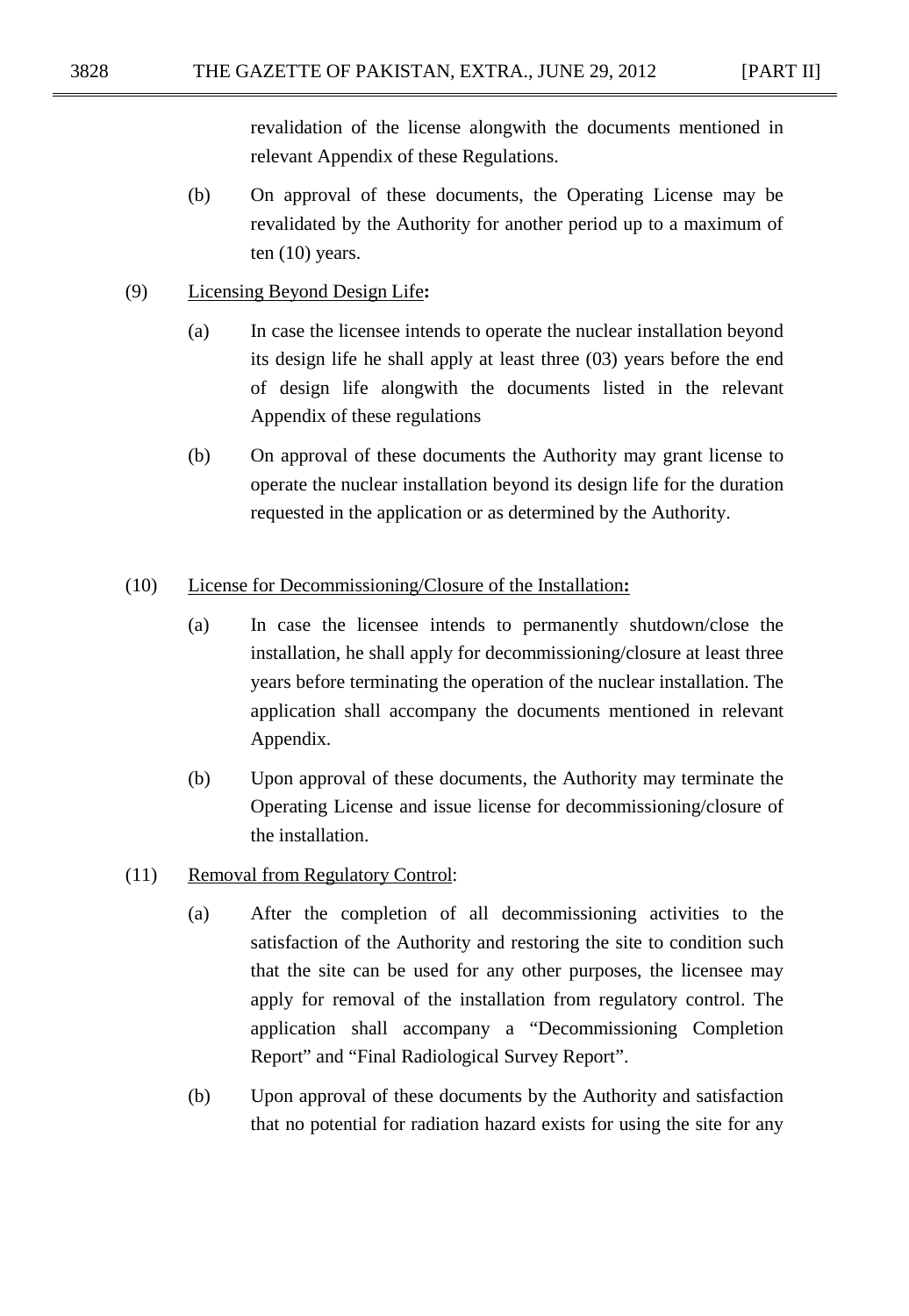other purposes, the site may be removed from the regulatory control of the Authority.

**9. Amendment in Authorization/Licence** – (1) The holder of an authorization or a license intending to incorporate a modification which may lead to changes in the existing design/licensing basis of the installation, shall submit an application to the Authority for amendment in the license. The application shall accompany the documents fully describing the desired changes, safety analysis and justification for the modification alongwith parts of the revised safety analysis report.

(2). Upon approval of the submissions, the Authority may amend the authorization/licence. The licensee shall implement the modification only after the amendment of the license.

**10. Applicable Nuclear Safety and Security Standards –** (1) All nuclear installations, for the purposes of siting, design, construction, commissioning, operation and decommissioning/closure, shall conform to the existing PNRA regulations.

(2) In areas where the PNRA regulations are not available, relevant latest US Nuclear Regulatory Commission regulations shall be deemed to be applicable. Alternately, the licensee may choose to follow the latest revisions of the applicable IAEA Safety and Security Standards.

(3) In case the nuclear safety and security standards of another country are proposed to be followed, the applicant/licensee shall demonstrate to the entire satisfaction of the Authority that the standards, proposed to be followed, offer the same or better standards of safety, security, quality and reliability than would have been offered by the nuclear safety and security standards mentioned in clauses  $10(1)$  and  $10(2)$  of these regulations.

**11. Inspections -** (1) The licensee shall submit its detailed program of how it intends to inspect various activities during siting, manufacturing, construction, commissioning, operation and decommissioning/closure of the nuclear installation prior to starting the activity. Thereafter, the Authority may provide its regulatory inspection program to the licensee.

(2) The Authority may send inspector(s) to the sites to perform the following functions: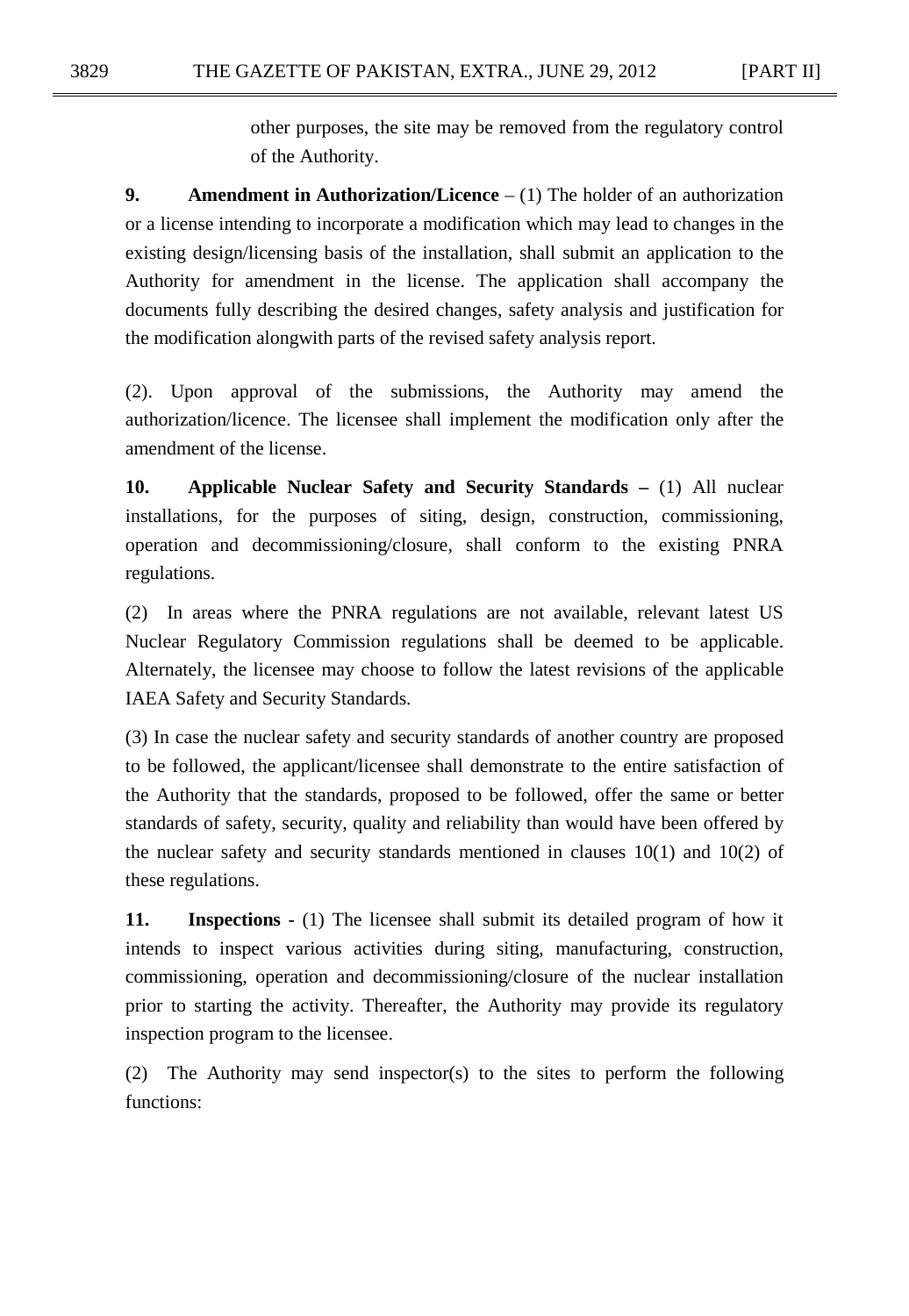- (a) to inspect whether the information submitted relating to safety is in conformity with the actual conditions;
- (b) to ensure and verify that activities related to siting, construction, commissioning, operation and decommissioning/closure of the nuclear installation comply with PNRA regulations, licensing submissions approved by the Authority, and/or the terms and conditions of the authorization/licence;
- (c) to exercise any other regulatory function.

(3) The inspector(s) (which term shall also include third party personnel acting on behalf of the Authority) while performing their functions shall have the right of access to investigate and collect information related to safety and physical protection.

(4) The Authority may also require its inspectors to visit the manufacturing works, where equipment for the nuclear installation is being fabricated, assembled, manufactured or tested. However, such visits will be by prior arrangement and advance notice to the licensee. All cost in this regard shall be borne by the licensee.

#### **APPENDIX-I**

(Nuclear Power Plants & Research Reactors)

The Appendix provides the list of documents that shall be submitted by the applicant during different stages of the licensing process for reference, record and approval (as the case may be) of the Authority and subsequent grant of various Authorizations/Licenses.

#### **1. Construction Licence:**

Before the proposed starting date of the construction, the licensee shall submit the following documents:

- (a) Preliminary Safety Analysis Report (PSAR)
- (b) Design Probabilistic Safety Assessment (PSA) of full power internal initiating events (for NPPs only)
- (c) Quality Assurance Program for design and construction phases (for reference and record)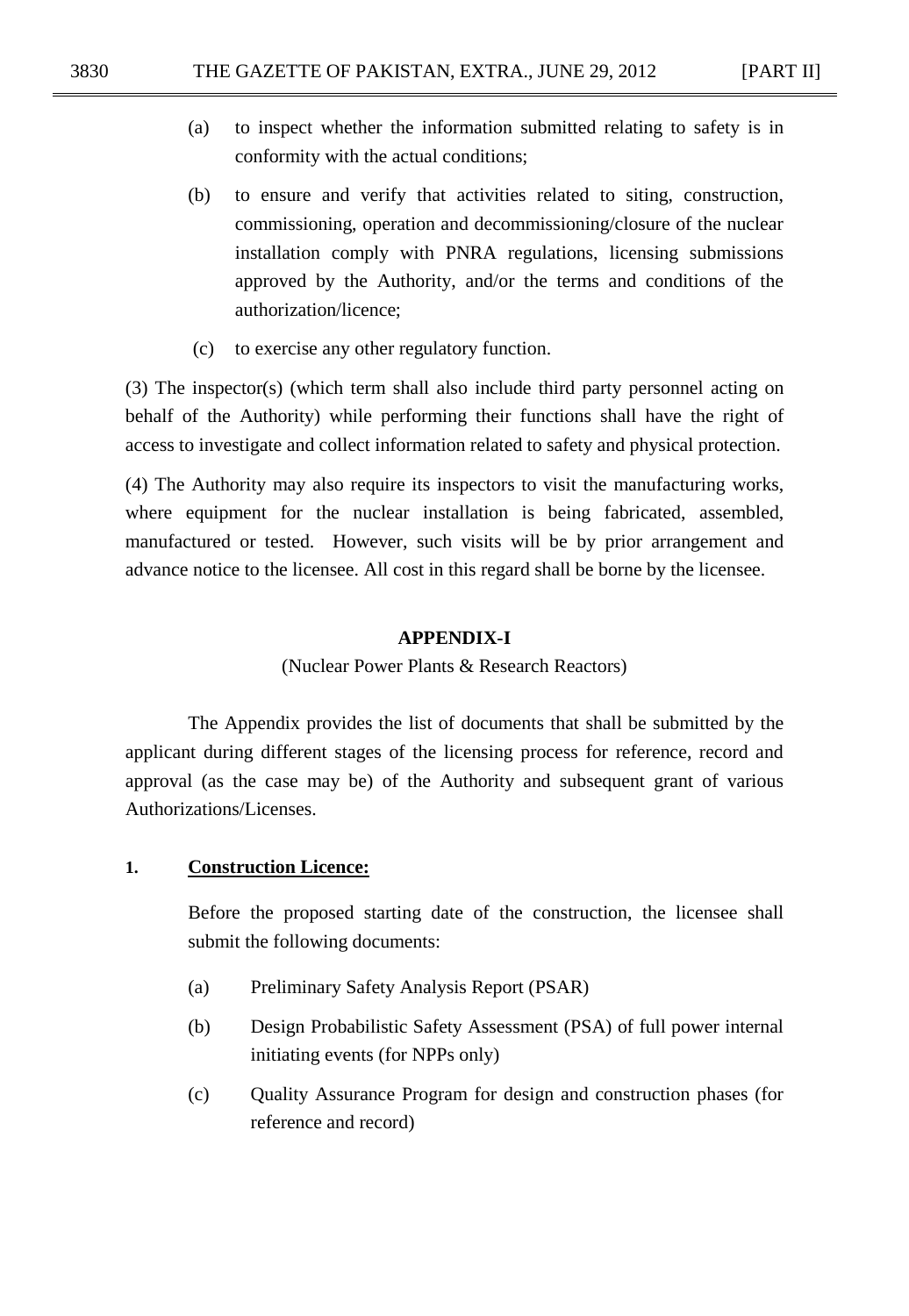#### **2. Permission to Introduce Nuclear Material in the Installation**

Before the proposed date of introducing nuclear material into the system(s) of the nuclear installation, the licensee shall submit an application for introduction of nuclear material alongwith the following documents:

- (a) Final Safety Analysis Report (FSAR)
- (b) Probabilistic Safety Analysis (PSA) Level-I (for NPPs only)
- (c) Physical Protection Program
- (d) Emergency Preparedness Plans
- (e) Radiation Protection Program
- (f) Environmental Monitoring Program
- (g) Radioactive Waste Management Program
- (h) Initial Decommissioning Plan
- (i) Pre-Service Inspection/In-Service Inspection Program
- (j) Quality Assurance Program for Operation

In addition, the following documents shall also be submitted alongwith the application for reference and record:

- (a) Programs for maintenance, testing, surveillance and inspection of structures, systems and components important to safety
- (b) Fire Protection Program

As the cold and hot commissioning (without introducing nuclear material in the systems) proceeds, the licensee shall regularly submit commissioning reports up to introduction of nuclear material to the Authority for information, reference and record.

## **3. Operating License**

(a) Results of the first start-up, criticality, low power tests, power ascension tests and full power tests;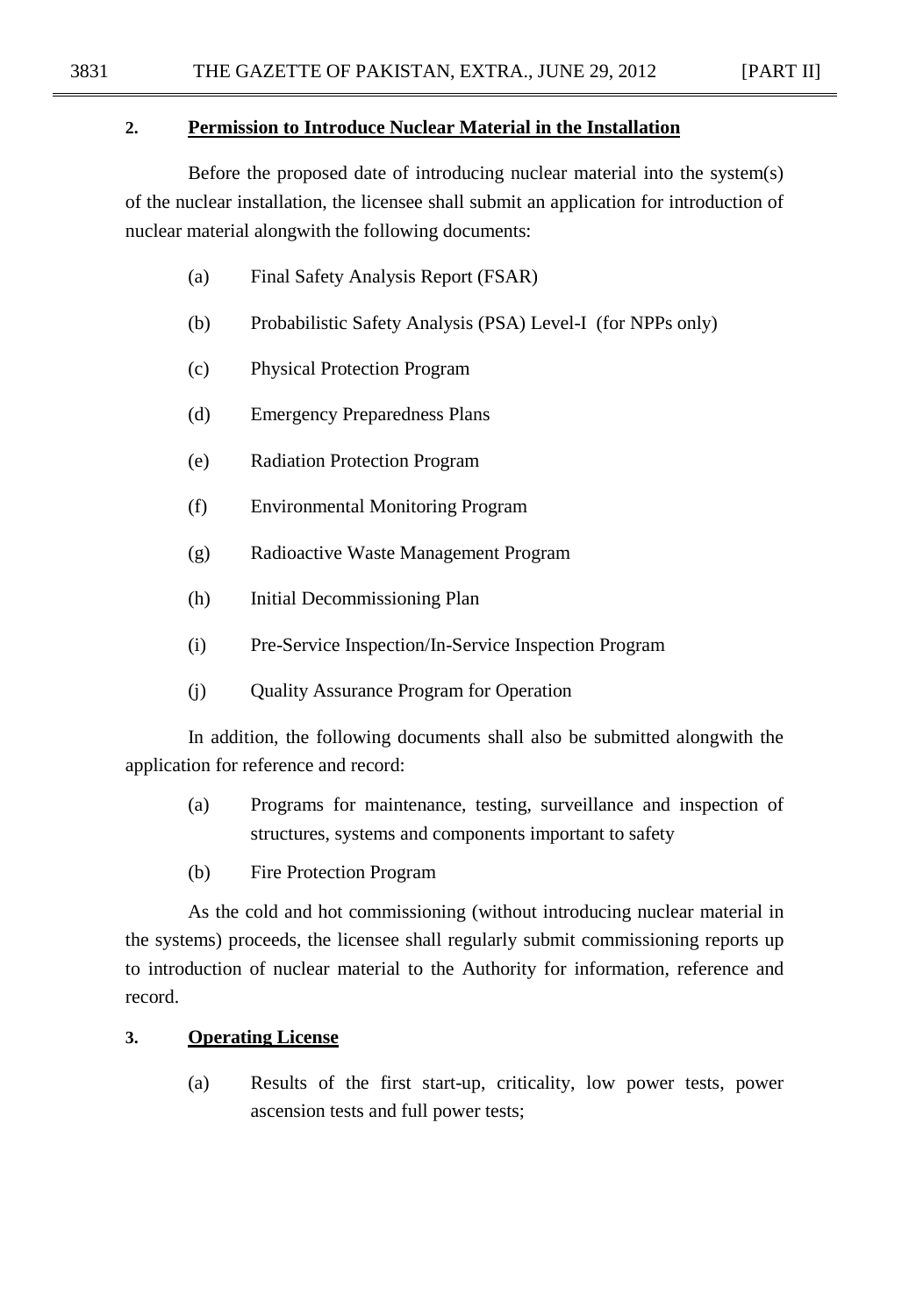#### 3832 THE GAZETTE OF PAKISTAN, EXTRA., JUNE 29, 2012 [PART II]

- 
- (b) Updates of all documents mentioned in section (2) of this Appendix on which amendments have been carried out.

### **4. Revalidation of Operating License**

(a) Latest report of Periodic Safety Review (PSR)

## **5. Licensing Beyond Design Life**

- (a) Latest report of Periodic Safety Review (PSR).
- (b) Updates of all documents mentioned in section 3 (b) of this Appendix.

## **6. License for Decommissioning:**

- (a) Final Decommissioning plan
- (b) Technical Specifications during decommissioning
- (c) Quality Assurance Program for decommissioning
- (d) Emergency Preparedness Plan
- (e) Physical Protection Program
- (f) Radiation Protection Program
- (g) Radioactive Waste Management Program
- (h) Environmental Monitoring Program

### **APPENDIX-II**

(Licensing of other Nuclear Fuel Cycle Facilities)

This Appendix provides the list of documents that shall be submitted by the applicant during different stages of the licensing process for reference and record/approval of the Authority and subsequent grant of various Authorizations/Licenses

### **1) Construction License**

Before the proposed starting date of the construction, the licensee shall submit the following documents:

- (a) Preliminary Safety Analysis Report (PSAR)
- (b) Quality Assurance Program for design and construction phases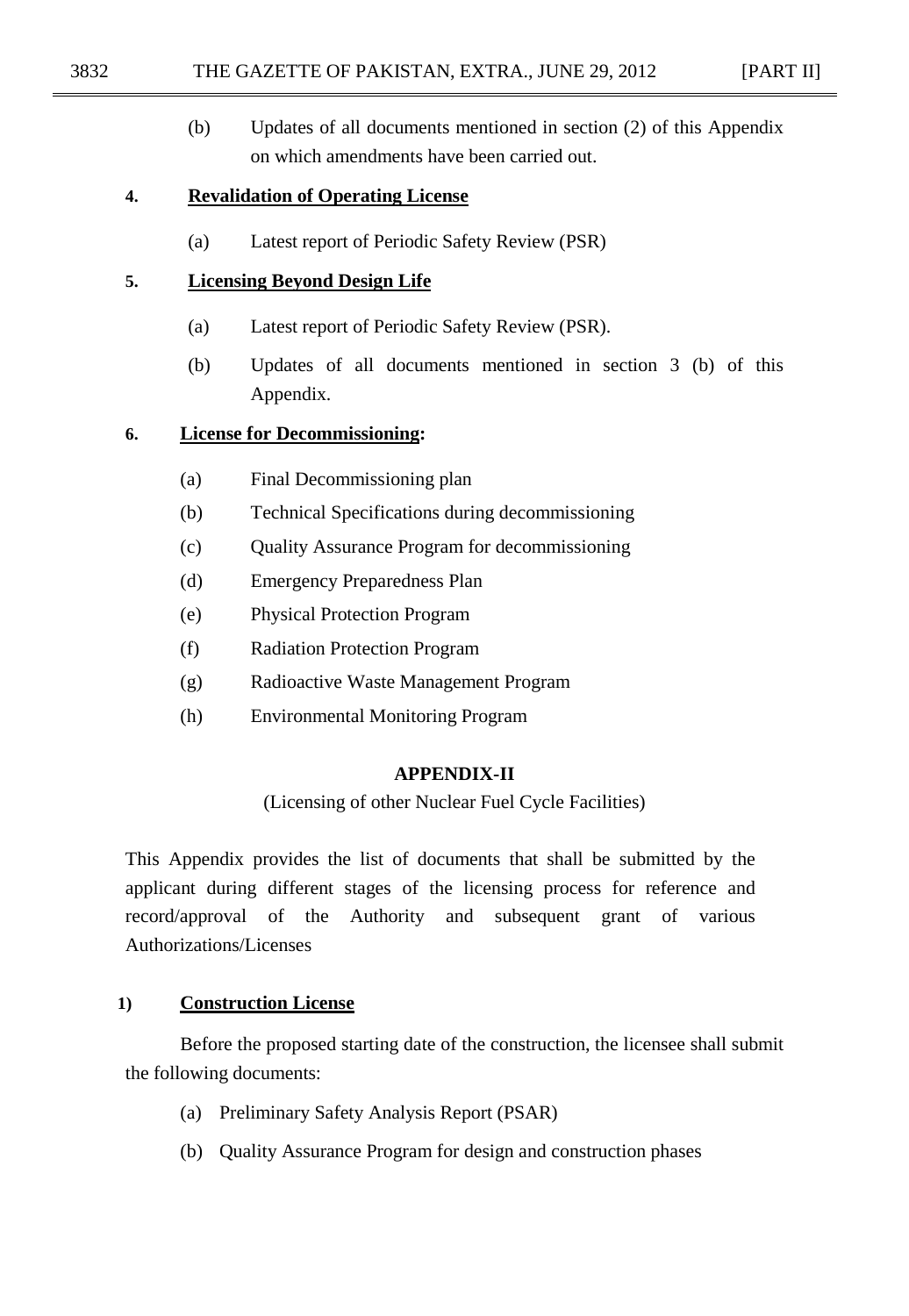#### **2) Permission to Introduce Nuclear Material in the Installation**

Before the proposed date of introducing nuclear material into the system of the nuclear installation, the licensee shall submit an application for introduction of nuclear material alongwith the following documents:

- (a) Final Safety Analysis Report (FSAR)
- (b) Physical Protection Program
- (c) Emergency Preparedness Plans
- (d) Radiation Protection Program
- (e) Radioactive Waste Management Program
- (f) Environmental Monitoring Program
- (g) Initial Decommissioning/Closure plan
- (h) Quality Assurance Program for Operation

In addition, the following documents shall also be submitted alongwith the application for reference and record:

- (a) Programs for maintenance, testing, surveillance and inspection of structures, systems and components
- (b) Fire Protection Program

## **3) Operating License**

- (a) Commissioning reports
- (b) Updates of all documents mentioned in Section 2 of this appendix on which amendments have been carried out.

### **4) Revalidation of Operating License**

(a) Latest Periodic Safety Review (PSR)

### **5) Licensing beyond design life (where applicable)**

(a) Latest report of Periodic Safety Review (PSR).